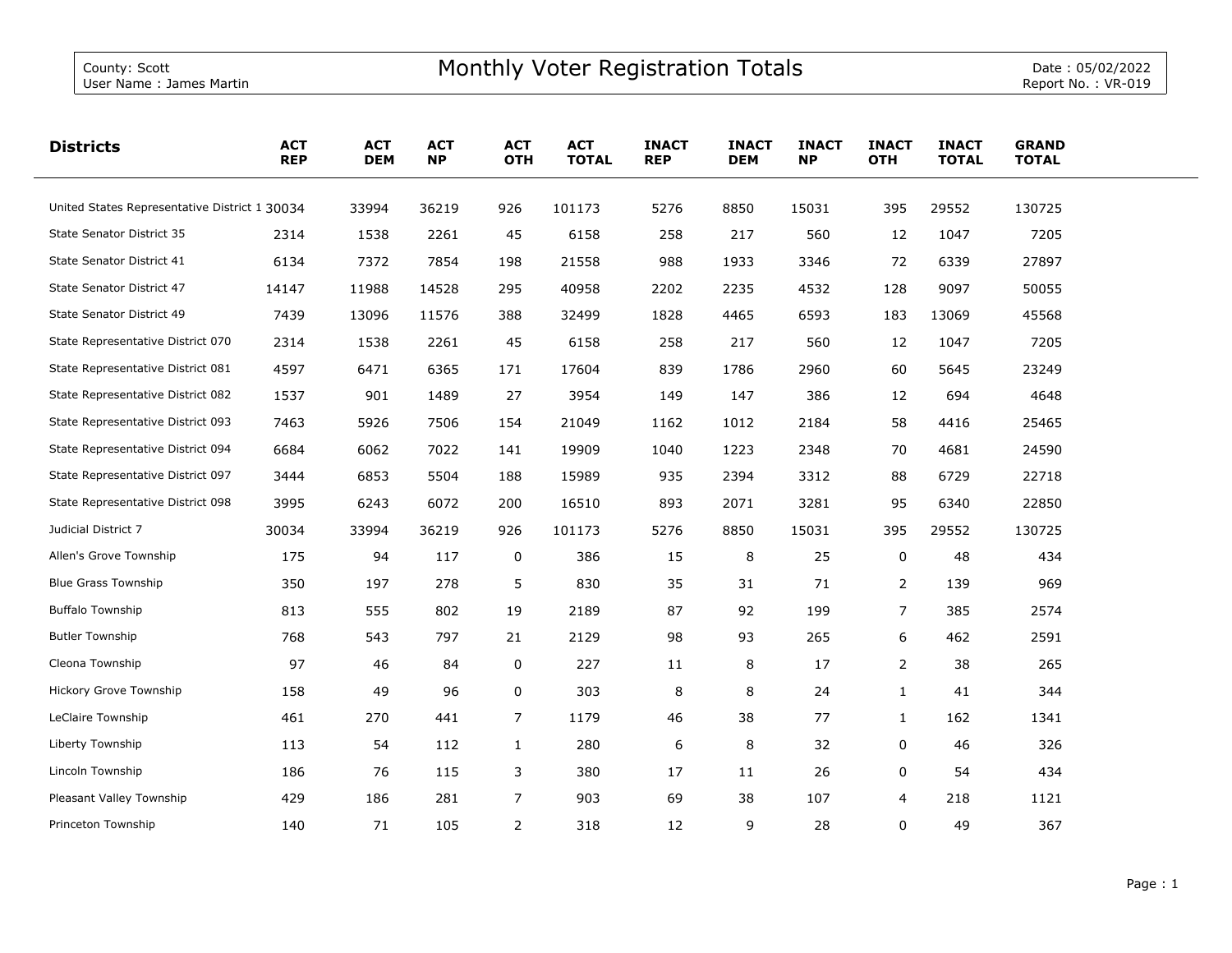| <b>Districts</b>  | <b>ACT</b><br><b>REP</b> | <b>ACT</b><br><b>DEM</b> | <b>ACT</b><br><b>NP</b> | <b>ACT</b><br><b>OTH</b> | <b>ACT</b><br><b>TOTAL</b> | <b>INACT</b><br><b>REP</b> | <b>INACT</b><br><b>DEM</b> | <b>INACT</b><br><b>NP</b> | <b>INACT</b><br><b>OTH</b> | <b>INACT</b><br><b>TOTAL</b> | <b>GRAND</b><br><b>TOTAL</b> |  |
|-------------------|--------------------------|--------------------------|-------------------------|--------------------------|----------------------------|----------------------------|----------------------------|---------------------------|----------------------------|------------------------------|------------------------------|--|
| Sheridan Township | 137                      | 64                       | 119                     | $\mathbf{1}$             | 321                        | 12                         | 26                         | 31                        | $\mathbf{1}$               | 70                           | 391                          |  |
| Winfield Township | 254                      | 132                      | 221                     | 3                        | 610                        | $\overline{7}$             | 16                         | 37                        | $\overline{2}$             | 62                           | 672                          |  |
| Bettendorf Ward 1 | 1438                     | 1673                     | 1642                    | 41                       | 4794                       | 252                        | 329                        | 647                       | 16                         | 1244                         | 6038                         |  |
| Bettendorf Ward 2 | 1389                     | 1550                     | 1709                    | 35                       | 4683                       | 250                        | 326                        | 685                       | 26                         | 1287                         | 5970                         |  |
| Bettendorf Ward 3 | 1587                     | 1564                     | 1695                    | 37                       | 4883                       | 291                        | 323                        | 650                       | 26                         | 1290                         | 6173                         |  |
| Bettendorf Ward 4 | 1954                     | 1553                     | 1991                    | 34                       | 5532                       | 386                        | 307                        | 616                       | 16                         | 1325                         | 6857                         |  |
| Bettendorf Ward 5 | 1942                     | 1296                     | 1841                    | 30                       | 5109                       | 259                        | 177                        | 396                       | 5                          | 837                          | 5946                         |  |
| Davenport Ward 1  | 1657                     | 2547                     | 2494                    | 70                       | 6768                       | 330                        | 722                        | 1274                      | 34                         | 2360                         | 9128                         |  |
| Davenport Ward 2  | 1646                     | 2348                     | 2334                    | 77                       | 6405                       | 344                        | 719                        | 1241                      | 27                         | 2331                         | 8736                         |  |
| Davenport Ward 3  | 803                      | 2380                     | 1792                    | 87                       | 5062                       | 355                        | 1286                       | 1582                      | 44                         | 3267                         | 8329                         |  |
| Davenport Ward 4  | 1379                     | 2386                     | 2147                    | 77                       | 5989                       | 332                        | 794                        | 1276                      | 37                         | 2439                         | 8428                         |  |
| Davenport Ward 5  | 1442                     | 3088                     | 2335                    | 77                       | 6942                       | 300                        | 945                        | 1285                      | 39                         | 2569                         | 9511                         |  |
| Davenport Ward 6  | 2746                     | 2760                     | 2617                    | 53                       | 8176                       | 486                        | 578                        | 909                       | 23                         | 1996                         | 10172                        |  |
| Davenport Ward 7  | 1678                     | 2716                     | 2545                    | 72                       | 7011                       | 379                        | 766                        | 1110                      | 24                         | 2279                         | 9290                         |  |
| Davenport Ward 8  | 1853                     | 2571                     | 2659                    | 63                       | 7146                       | 323                        | 733                        | 1188                      | 24                         | 2268                         | 9414                         |  |
| Bettendorf        | 8271                     | 7587                     | 8806                    | 177                      | 24841                      | 1345                       | 1380                       | 2853                      | 88                         | 5666                         | 30507                        |  |
| <b>Blue Grass</b> | 355                      | 278                      | 406                     | 10                       | 1049                       | 49                         | 31                         | 112                       | $\overline{2}$             | 194                          | 1243                         |  |
| <b>Buffalo</b>    | 191                      | 202                      | 310                     | 5                        | 708                        | 38                         | 40                         | 99                        | 3                          | 180                          | 888                          |  |
| Davenport         | 13243                    | 20845                    | 18995                   | 576                      | 53659                      | 2942                       | 6625                       | 10006                     | 253                        | 19826                        | 73485                        |  |
| Dixon             | 36                       | 27                       | 56                      | 4                        | 123                        | 6                          | 10                         | 12                        | $\mathbf{1}$               | 29                           | 152                          |  |
| Donahue           | 74                       | 59                       | 71                      | $\mathbf{1}$             | 205                        | 5                          | 6                          | 18                        | 0                          | 29                           | 234                          |  |
| Durant            | 18                       | 18                       | 16                      | $\mathbf{1}$             | 53                         | $\mathbf{1}$               | $\overline{2}$             | 10                        | 0                          | 13                           | 66                           |  |
| Eldridge          | 1607                     | 1107                     | 1686                    | 29                       | 4429                       | 174                        | 124                        | 375                       | $\overline{7}$             | 680                          | 5109                         |  |
| LeClaire          | 1105                     | 804                      | 1186                    | 34                       | 3129                       | 159                        | 134                        | 334                       | 8                          | 635                          | 3764                         |  |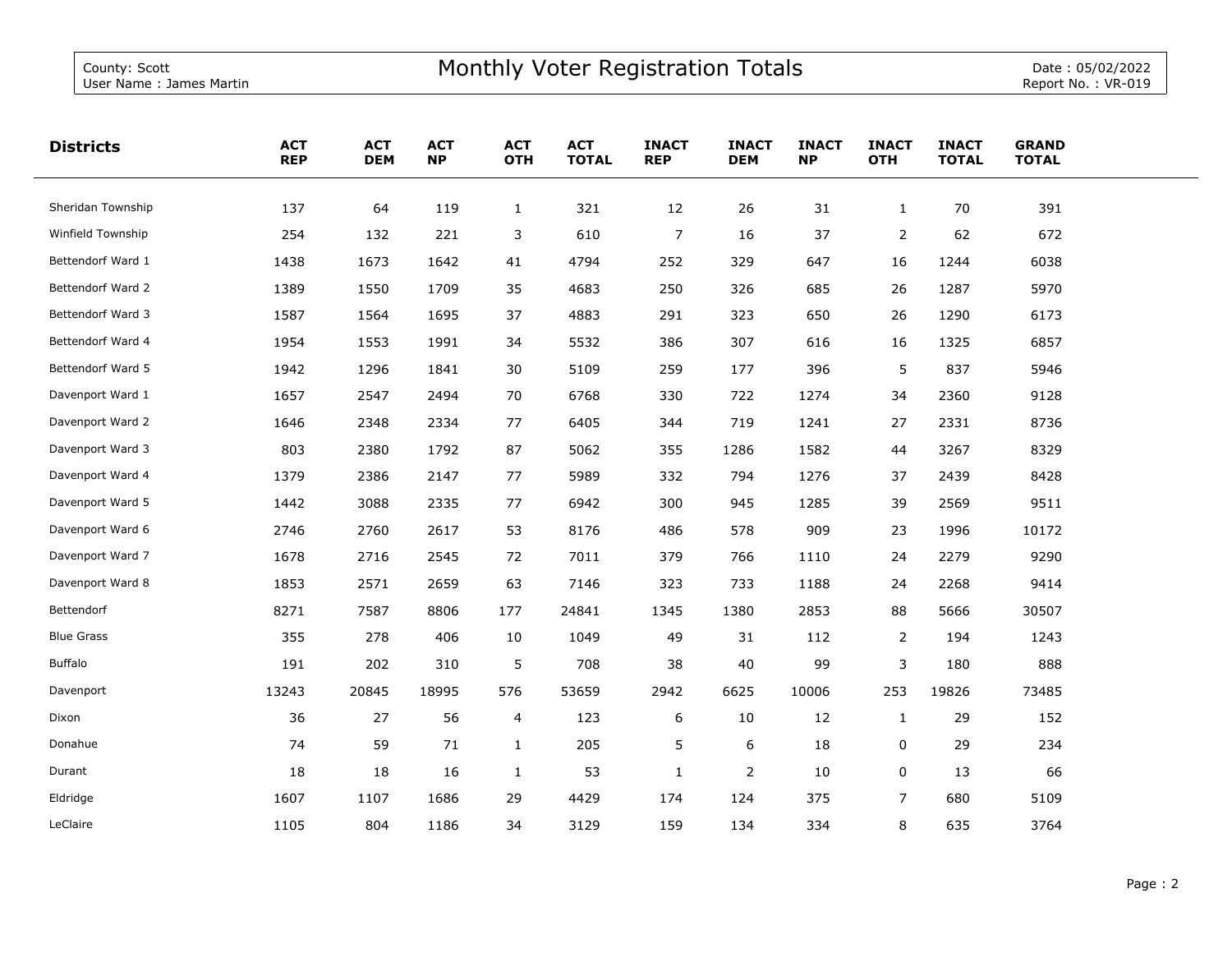| <b>Districts</b>                            | <b>ACT</b><br><b>REP</b> | <b>ACT</b><br><b>DEM</b> | <b>ACT</b><br><b>NP</b> | <b>ACT</b><br><b>OTH</b> | <b>ACT</b><br><b>TOTAL</b> | <b>INACT</b><br><b>REP</b> | <b>INACT</b><br><b>DEM</b> | <b>INACT</b><br><b>NP</b> | <b>INACT</b><br><b>OTH</b> | <b>INACT</b><br><b>TOTAL</b> | <b>GRAND</b><br><b>TOTAL</b> |  |
|---------------------------------------------|--------------------------|--------------------------|-------------------------|--------------------------|----------------------------|----------------------------|----------------------------|---------------------------|----------------------------|------------------------------|------------------------------|--|
| Long Grove                                  | 198                      | 160                      | 241                     | $\overline{2}$           | 601                        | 35                         | 11                         | 53                        | $\mathbf{1}$               | 100                          | 701                          |  |
| Maysville                                   | 43                       | 26                       | 37                      | 0                        | 106                        | 3                          | 1                          | 13                        | 0                          | 17                           | 123                          |  |
| McCausland                                  | 84                       | 42                       | 77                      | 5                        | 208                        | 11                         | 7                          | 19                        | $\mathbf{1}$               | 38                           | 246                          |  |
| New Liberty                                 | 25                       | 20                       | 35                      | $\mathbf{1}$             | 81                         | 2                          | 3                          | 4                         | $\mathbf{1}$               | 10                           | 91                           |  |
| Panorama Park                               | 29                       | 22                       | 33                      | 2                        | 86                         | 2                          | 2                          | 16                        | 0                          | 20                           | 106                          |  |
| Princeton                                   | 198                      | 185                      | 223                     | 4                        | 610                        | 38                         | 30                         | 49                        | $\mathbf{1}$               | 118                          | 728                          |  |
| Riverdale                                   | 122                      | 80                       | 93                      | 1                        | 296                        | 14                         | 12                         | 24                        | 0                          | 50                           | 346                          |  |
| Walcott                                     | 354                      | 195                      | 380                     | 5                        | 934                        | 29                         | 46                         | 95                        | 3                          | 173                          | 1107                         |  |
| Eastern Iowa Community College Directo 3212 |                          | 6063                     | 5414                    | 199                      | 14888                      | 846                        | 2331                       | 3479                      | 96                         | 6752                         | 21640                        |  |
| Eastern Iowa Community College Directo4839  |                          | 6893                     | 6830                    | 171                      | 18733                      | 945                        | 1981                       | 3090                      | 67                         | 6083                         | 24816                        |  |
| Eastern Iowa Community College Directo4631  |                          | 7152                     | 5953                    | 180                      | 17916                      | 1034                       | 2010                       | 3001                      | 82                         | 6127                         | 24043                        |  |
| Eastern Iowa Community College Directo 7439 |                          | 6588                     | 7870                    | 158                      | 22355                      | 1263                       | 1172                       | 2540                      | 77                         | 5052                         | 27407                        |  |
| Eastern Iowa Community College Directo 3301 |                          | 2058                     | 3282                    | 48                       | 8689                       | 317                        | 282                        | 750                       | 19                         | 1368                         | 10057                        |  |
| Eastern Iowa Community College Directo 3507 |                          | 2294                     | 3434                    | 72                       | 9307                       | 434                        | 351                        | 811                       | 16                         | 1612                         | 10919                        |  |
| Eastern Iowa Community College Directop805  |                          | 2946                     | 3436                    | 98                       | 9285                       | 437                        | 723                        | 1360                      | 38                         | 2558                         | 11843                        |  |
| Eastern Iowa Community College District0034 |                          | 33994                    | 36219                   | 926                      | 101173                     | 5276                       | 8850                       | 15031                     | 395                        | 29552                        | 130725                       |  |
| Calamus Wheatland School Director 2         | 37                       | 28                       | 44                      | $\mathbf{1}$             | 110                        | $\pmb{0}$                  | 4                          | 14                        | $\pmb{0}$                  | 18                           | 128                          |  |
| Pleasant Valley School Director 1           | 1044                     | 589                      | 916                     | 19                       | 2568                       | 132                        | 93                         | 226                       | 6                          | 457                          | 3025                         |  |
| Pleasant Valley School Director 2           | 699                      | 552                      | 824                     | 24                       | 2099                       | 95                         | 91                         | 219                       | 5                          | 410                          | 2509                         |  |
| Pleasant Valley School Director 3           | 1388                     | 765                      | 1231                    | 26                       | 3410                       | 193                        | 107                        | 233                       | 4                          | 537                          | 3947                         |  |
| Pleasant Valley School Director 4           | 927                      | 669                      | 795                     | 16                       | 2407                       | 149                        | 94                         | 238                       | 3                          | 484                          | 2891                         |  |
| Pleasant Valley School Director 5           | 633                      | 574                      | 607                     | 11                       | 1825                       | 89                         | 75                         | 162                       | 6                          | 332                          | 2157                         |  |
| Pleasant Valley School Director 6           | 511                      | 589                      | 617                     | 17                       | 1734                       | 100                        | 137                        | 263                       | $\overline{7}$             | 507                          | 2241                         |  |
| Pleasant Valley School Director 7           | 1233                     | 974                      | 1281                    | 17                       | 3505                       | 158                        | 160                        | 333                       | 10                         | 661                          | 4166                         |  |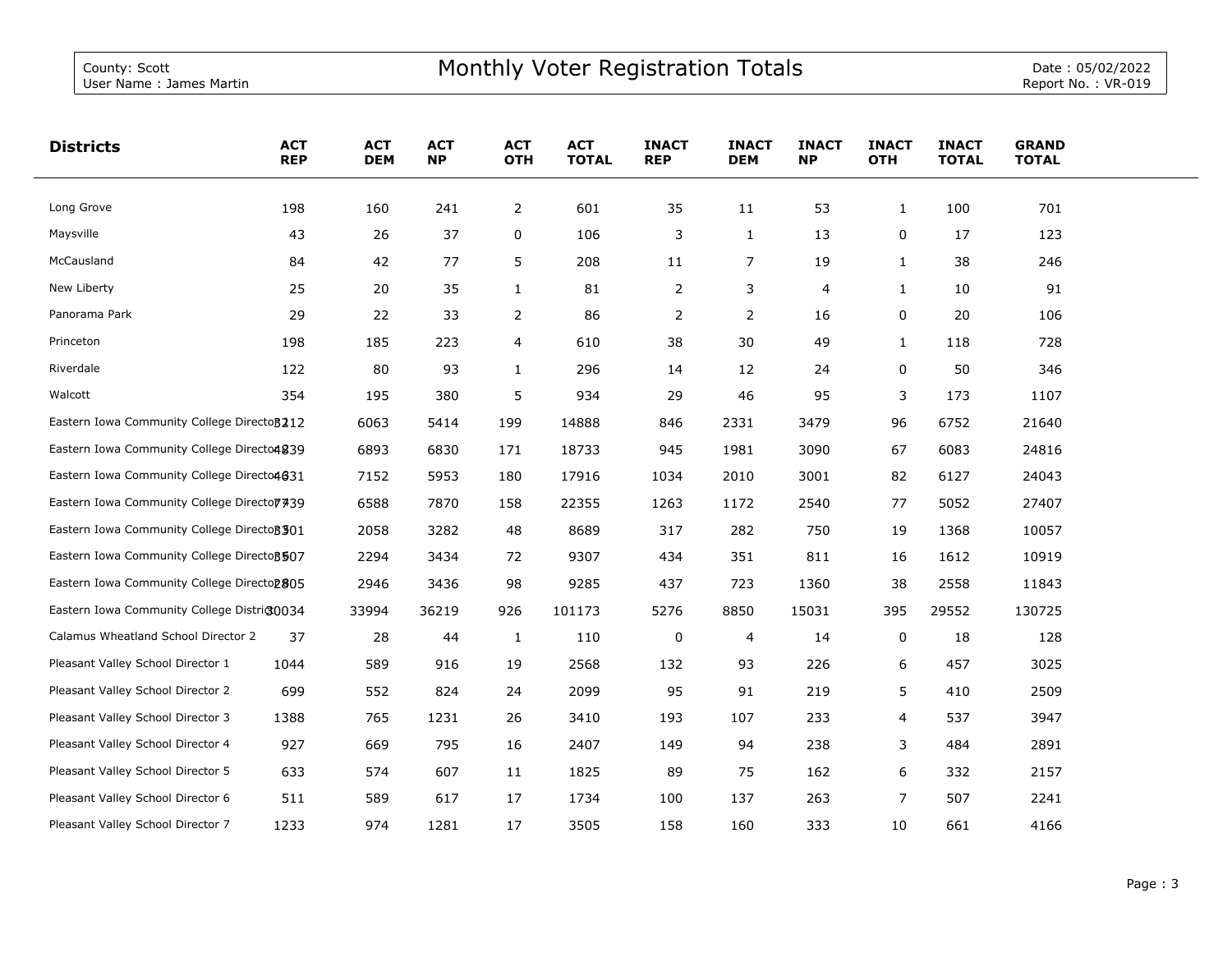| <b>Districts</b>                  | <b>ACT</b><br><b>REP</b> | <b>ACT</b><br><b>DEM</b> | <b>ACT</b><br><b>NP</b> | <b>ACT</b><br><b>OTH</b> | <b>ACT</b><br><b>TOTAL</b> | <b>INACT</b><br><b>REP</b> | <b>INACT</b><br><b>DEM</b> | <b>INACT</b><br><b>NP</b> | <b>INACT</b><br><b>OTH</b> | <b>INACT</b><br><b>TOTAL</b> | <b>GRAND</b><br><b>TOTAL</b> |
|-----------------------------------|--------------------------|--------------------------|-------------------------|--------------------------|----------------------------|----------------------------|----------------------------|---------------------------|----------------------------|------------------------------|------------------------------|
|                                   |                          |                          |                         |                          |                            |                            |                            |                           |                            |                              |                              |
| <b>Bennett School District</b>    | 93                       | 49                       | 98                      |                          | 241                        | 8                          | 8                          | 22                        | щ                          | 39                           | 280                          |
| Bettendorf                        | 4788                     | 4750                     | 5165                    | 103                      | 14806                      | 828                        | 918                        | 1877                      | 60                         | 3683                         | 18489                        |
| Calamus Wheatland School District | 40                       | 30                       | 49                      |                          | 120                        | 0                          | 4                          | 14                        | 0                          | 18                           | 138                          |
| Davenport                         | 14565                    | 21771                    | 20609                   | 615                      | 57560                      | 3070                       | 6798                       | 10450                     | 270                        | 20588                        | 78148                        |
| <b>Durant School District</b>     | 101                      | 54                       | 93                      |                          | 249                        | 12                         | $\overline{\phantom{a}}$   | 26                        | $\overline{2}$             | 47                           | 296                          |
| North Scott                       | 4012                     | 2628                     | 3934                    | 75                       | 10649                      | 442                        | 358                        | 968                       | 21                         | 1789                         | 12438                        |
| Pleasant Valley                   | 6435                     | 4712                     | 6271                    | 130                      | 17548                      | 916                        | 757                        | 1674                      | 41                         | 3388                         | 20936                        |
| Parkview Sanitary District        | 512                      | 417                      | 568                     | 16                       | 1513                       | 75                         | 76                         | 213                       | 5                          | 369                          | 1882                         |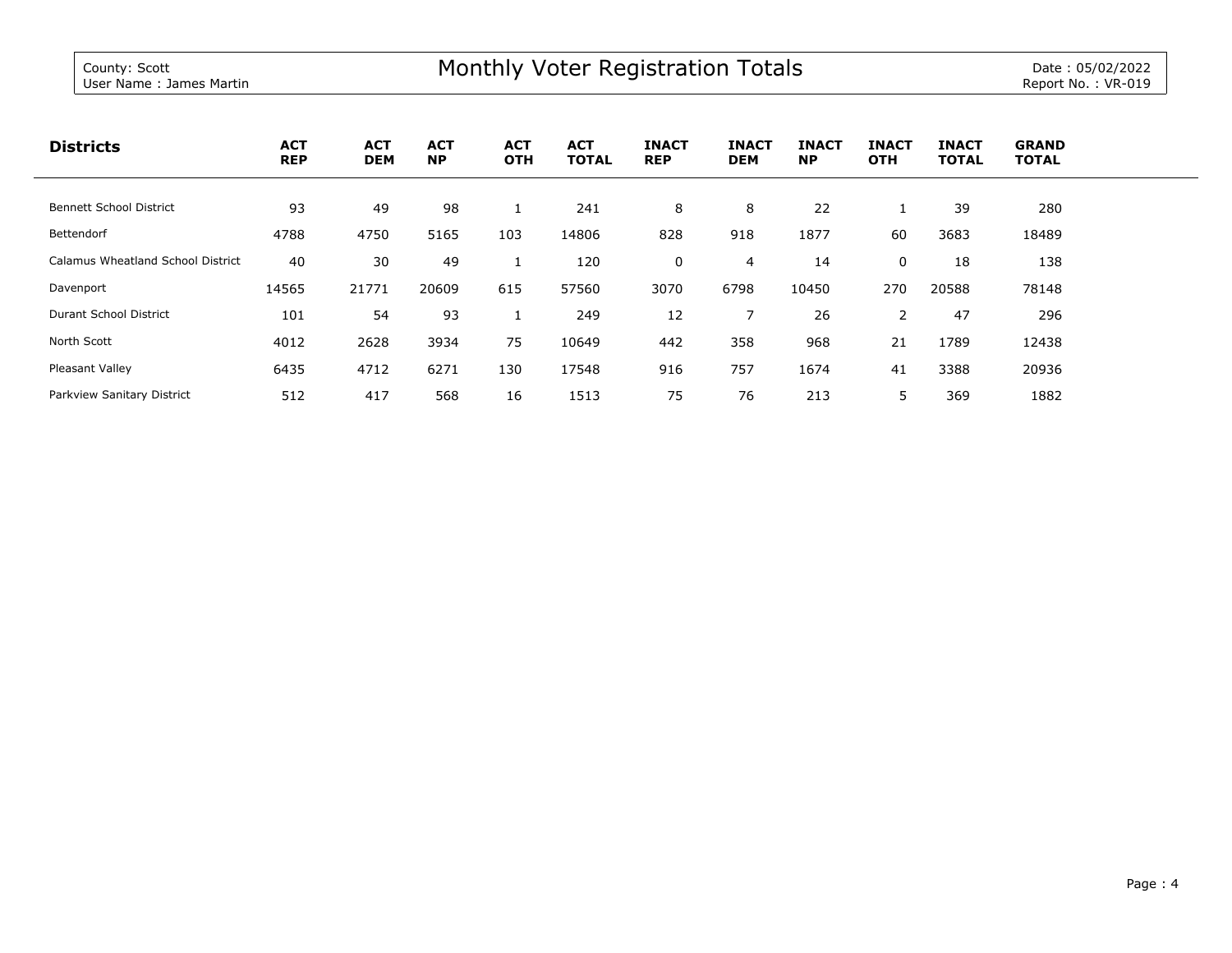| County: Scott<br>User Name: James Martin  | <b>Precinct Voter Count</b> |            |            |           |              |  |  |  |  |  |  |  |
|-------------------------------------------|-----------------------------|------------|------------|-----------|--------------|--|--|--|--|--|--|--|
| Precinct: All<br>Status : Active Inactive |                             |            |            |           |              |  |  |  |  |  |  |  |
|                                           | <b>TOTAL</b>                | <b>DEM</b> | <b>REP</b> | <b>NP</b> | <b>OTH</b>   |  |  |  |  |  |  |  |
| Allens Grove Twp                          | 668                         | 167        | 269        | 231       | $\mathbf{1}$ |  |  |  |  |  |  |  |
| Bettendorf City B11                       | 2713                        | 912        | 812        | 960       | 29           |  |  |  |  |  |  |  |
| Bettendorf City B12                       | 2585                        | 833        | 698        | 1030      | 24           |  |  |  |  |  |  |  |
| Bettendorf City B13                       | 740                         | 257        | 180        | 299       | 4            |  |  |  |  |  |  |  |
| Bettendorf City B21                       | 2570                        | 832        | 661        | 1049      | 28           |  |  |  |  |  |  |  |
| Bettendorf City B22                       | 2620                        | 749        | 796        | 1047      | 28           |  |  |  |  |  |  |  |
| Bettendorf City B23                       | 780                         | 295        | 182        | 298       | 5            |  |  |  |  |  |  |  |
| Bettendorf City B31                       | 1846                        | 601        | 550        | 667       | 28           |  |  |  |  |  |  |  |
| Bettendorf City B32                       | 1875                        | 534        | 584        | 744       | 13           |  |  |  |  |  |  |  |
| Bettendorf City B33                       | 2452                        | 752        | 744        | 934       | 22           |  |  |  |  |  |  |  |
| Bettendorf City B41                       | 2638                        | 809        | 819        | 985       | 25           |  |  |  |  |  |  |  |
| Bettendorf City B42                       | 2758                        | 687        | 1060       | 999       | 12           |  |  |  |  |  |  |  |
| Bettendorf City B43                       | 984                         | 233        | 329        | 410       | 12           |  |  |  |  |  |  |  |
| Bettendorf City B51                       | 2203                        | 556        | 811        | 823       | 13           |  |  |  |  |  |  |  |
| Bettendorf City B52                       | 1721                        | 406        | 680        | 626       | 9            |  |  |  |  |  |  |  |
| Bettendorf City B53                       | 2128                        | 535        | 741        | 837       | 15           |  |  |  |  |  |  |  |
| <b>Blue Grass</b>                         | 2174                        | 527        | 776        | 852       | 19           |  |  |  |  |  |  |  |
| <b>Buffalo City</b>                       | 888                         | 242        | 229        | 409       | 8            |  |  |  |  |  |  |  |
| <b>Buffalo Twp</b>                        | 2574                        | 647        | 900        | 1001      | 26           |  |  |  |  |  |  |  |
| Davenport City D11                        | 2564                        | 941        | 580        | 1018      | 25           |  |  |  |  |  |  |  |
| Davenport City D12                        | 2247                        | 832        | 443        | 946       | 26           |  |  |  |  |  |  |  |
| Davenport City D13                        | 2422                        | 793        | 610        | 989       | 30           |  |  |  |  |  |  |  |
| Davenport City D14                        | 1933                        | 713        | 367        | 830       | 23           |  |  |  |  |  |  |  |
| Davenport City D21                        | 2235                        | 768        | 493        | 941       | 33           |  |  |  |  |  |  |  |
| Davenport City D22                        | 2166                        | 688        | 539        | 908       | 31           |  |  |  |  |  |  |  |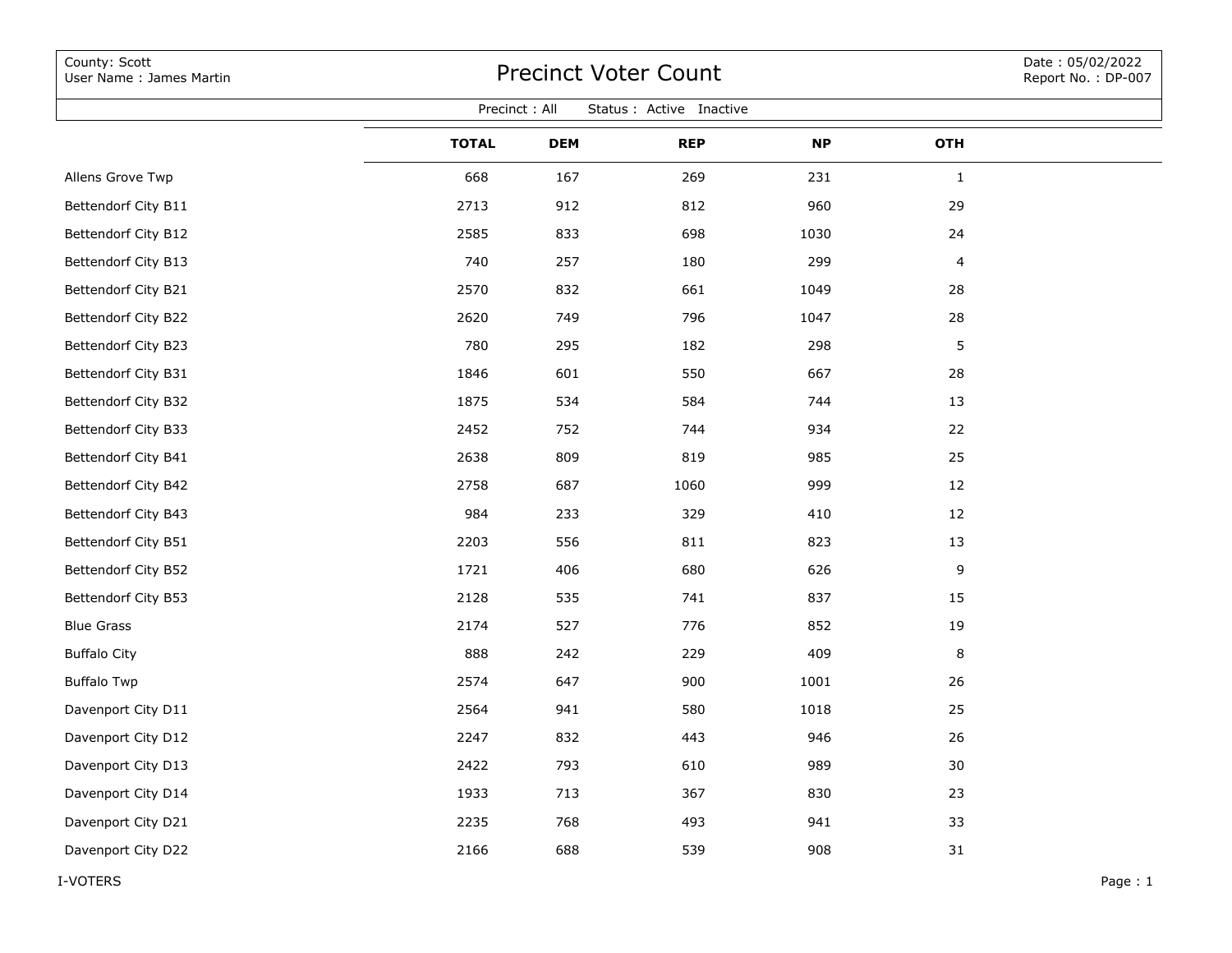| County: Scott<br>User Name: James Martin  | <b>Precinct Voter Count</b> |            |            |           |     |  |  |  |  |  |  |
|-------------------------------------------|-----------------------------|------------|------------|-----------|-----|--|--|--|--|--|--|
| Precinct: All<br>Status : Active Inactive |                             |            |            |           |     |  |  |  |  |  |  |
|                                           | <b>TOTAL</b>                | <b>DEM</b> | <b>REP</b> | <b>NP</b> | OTH |  |  |  |  |  |  |
| Davenport City D23                        | 2356                        | 915        | 533        | 890       | 18  |  |  |  |  |  |  |
| Davenport City D24                        | 1979                        | 696        | 425        | 836       | 22  |  |  |  |  |  |  |
| Davenport City D31                        | 2193                        | 876        | 353        | 924       | 40  |  |  |  |  |  |  |
| Davenport City D32                        | 1676                        | 817        | 230        | 612       | 17  |  |  |  |  |  |  |
| Davenport City D33                        | 2291                        | 949        | 318        | 990       | 34  |  |  |  |  |  |  |
| Davenport City D34                        | 2169                        | 1024       | 257        | 848       | 40  |  |  |  |  |  |  |
| Davenport City D41                        | 2366                        | 864        | 555        | 914       | 33  |  |  |  |  |  |  |
| Davenport City D42                        | 2219                        | 796        | 449        | 944       | 30  |  |  |  |  |  |  |
| Davenport City D43                        | 2041                        | 785        | 434        | 794       | 28  |  |  |  |  |  |  |
| Davenport City D44                        | 2279                        | 866        | 405        | 984       | 24  |  |  |  |  |  |  |
| Davenport City D51                        | 2303                        | 925        | 444        | 908       | 26  |  |  |  |  |  |  |
| Davenport City D52                        | 2048                        | 905        | 308        | 809       | 26  |  |  |  |  |  |  |
| Davenport City D53                        | 2597                        | 1047       | 547        | 968       | 35  |  |  |  |  |  |  |
| Davenport City D54                        | 2563                        | 1156       | 443        | 935       | 29  |  |  |  |  |  |  |
| Davenport City D61                        | 2569                        | 767        | 941        | 850       | 11  |  |  |  |  |  |  |
| Davenport City D62                        | 2809                        | 841        | 910        | 1034      | 24  |  |  |  |  |  |  |
| Davenport City D63                        | 2790                        | 943        | 773        | 1048      | 26  |  |  |  |  |  |  |
| Davenport City D64                        | 2004                        | 787        | 608        | 594       | 15  |  |  |  |  |  |  |
| Davenport City D71                        | 2535                        | 945        | 690        | 885       | 15  |  |  |  |  |  |  |
| Davenport City D72                        | 2483                        | 963        | 519        | 974       | 27  |  |  |  |  |  |  |
| Davenport City D73                        | 2318                        | 836        | 475        | 977       | 30  |  |  |  |  |  |  |
| Davenport City D74                        | 1954                        | 738        | 373        | 819       | 24  |  |  |  |  |  |  |
| Davenport City D81                        | 2149                        | 791        | 389        | 935       | 34  |  |  |  |  |  |  |
| Davenport City D82                        | 1906                        | 669        | 428        | 793       | 16  |  |  |  |  |  |  |
| Davenport City D83                        | 2623                        | 965        | 584        | 1052      | 22  |  |  |  |  |  |  |
|                                           |                             |            |            |           |     |  |  |  |  |  |  |